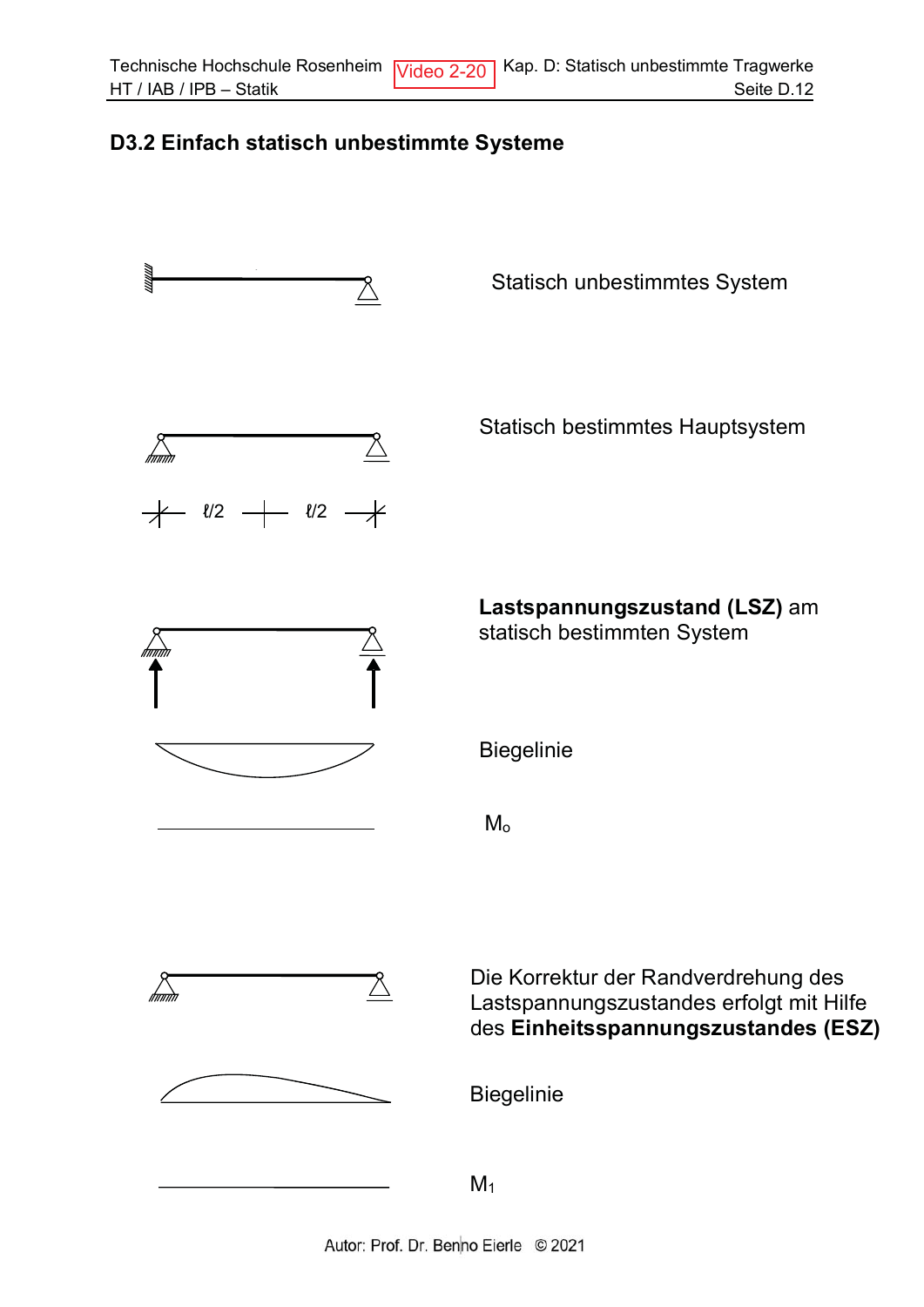## Verträglichkeitsbedingung



Verträglichkeitsbedingung: Randverdrehung = 0

$$
X_1 = -\frac{\delta_{10}}{\delta_{11}} \quad \text{oder} \quad X_1 = -\frac{EI \cdot \delta_{10}}{EI \cdot \delta_{11}}
$$

Die Berechnung der Verformungen  $\delta_{10}$  und  $\delta_{11}$  erfolgt mit dem Arbeitssatz. Der virtuelle Zustand  $\delta P = 1$  ist hier identisch mit dem Zustand  $X_1 = 1!$ 

Der Index von  $\delta_{10}$  bzw.  $\delta_{11}$  gibt an, welche Zustände im Arbeitssatz überlagert werden (vgl. Kap. C).

 $\delta_{10}$ : Verformung im LSZ  $\rightarrow$  Überlagerung von LSZ ("0") mit ESZ ("1"):

$$
\delta_{10}=\int \frac{M_0\cdot M_1}{EI}dx+\int \frac{N_0\cdot N_1}{EA}dx+\int \frac{M_{T0}\cdot M_{T1}}{GI_T}dx
$$

 $\delta_{11}$ : Verformung im ESZ  $\rightarrow$  Überlagerung von ESZ ("1") mit ESZ ("1"):

$$
\delta_{11} = \int \frac{(M_1)^2}{EI} dx + \int \frac{(N_1)^2}{EA} dx + \int \frac{(M_{T1})^2}{GI_T} dx
$$

Autor: Prof. Dr. Benno Eierle © 2021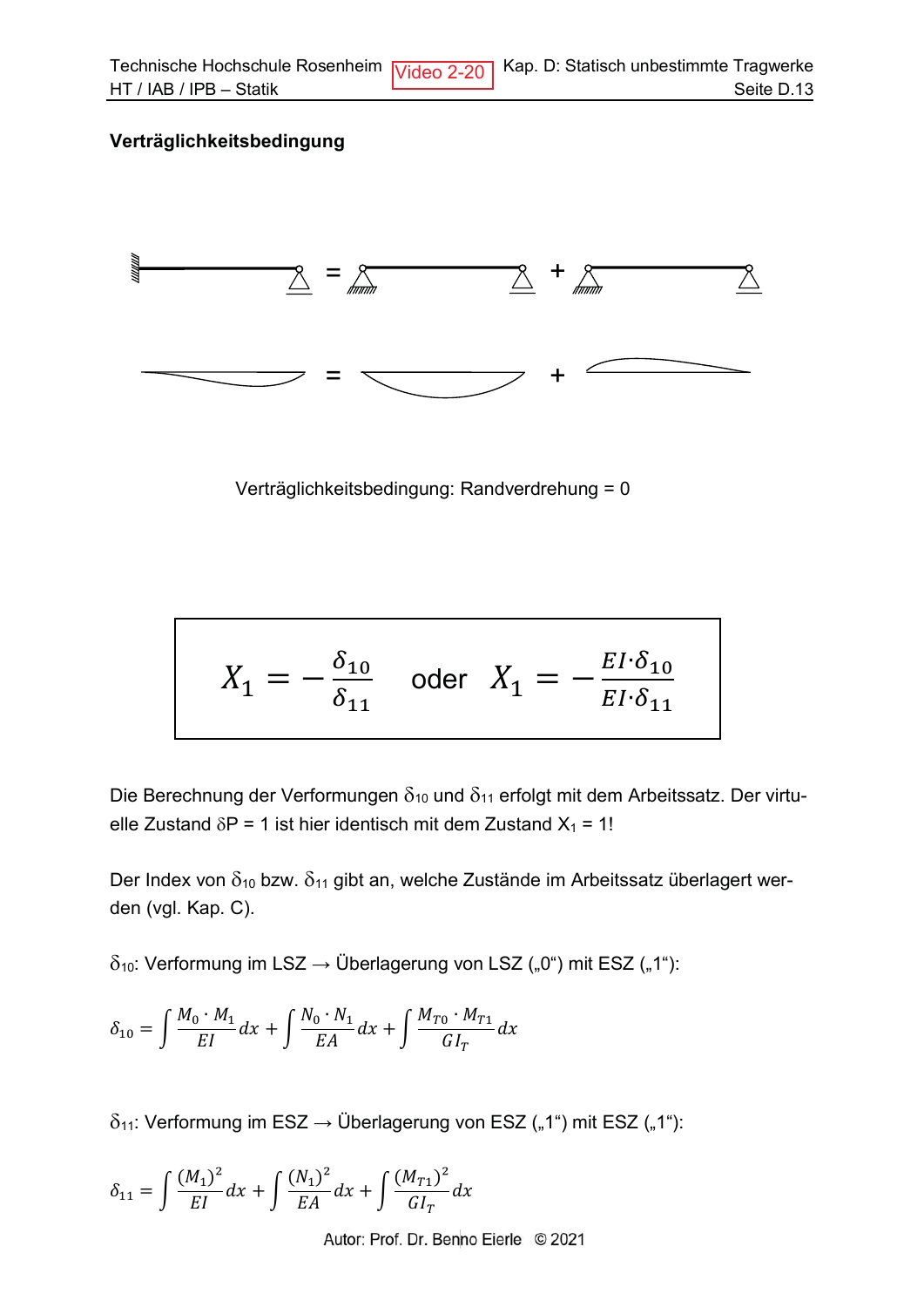## Verkürztes Rechenschema



$$
EI \cdot \delta_{10} = \int \cdot dx = \int \cdot dx
$$

$$
EI \cdot \delta_{11} = \int \cdot dx = \int \cdot dx
$$

$$
X_1 = -\frac{EI \cdot \delta_{10}}{EI \cdot \delta_{11}} = -\frac{1}{\delta_{11} \cdot \delta_{11}} = -\frac{1}{\delta_{11} \cdot \delta_{11}} = -\frac{1}{\delta_{11} \cdot \delta_{11}} = -\frac{1}{\delta_{11} \cdot \delta_{11}} = -\frac{1}{\delta_{11} \cdot \delta_{11}} = -\frac{1}{\delta_{11} \cdot \delta_{11}} = -\frac{1}{\delta_{11} \cdot \delta_{11}} = -\frac{1}{\delta_{11} \cdot \delta_{11}} = -\frac{1}{\delta_{11} \cdot \delta_{11}} = -\frac{1}{\delta_{11} \cdot \delta_{11}} = -\frac{1}{\delta_{11} \cdot \delta_{11}} = -\frac{1}{\delta_{11} \cdot \delta_{11}} = -\frac{1}{\delta_{11} \cdot \delta_{11}} = -\frac{1}{\delta_{11} \cdot \delta_{11}} = -\frac{1}{\delta_{11} \cdot \delta_{11}} = -\frac{1}{\delta_{11} \cdot \delta_{11}} = -\frac{1}{\delta_{11} \cdot \delta_{11}} = -\frac{1}{\delta_{11} \cdot \delta_{11}} = -\frac{1}{\delta_{11} \cdot \delta_{11}} = -\frac{1}{\delta_{11} \cdot \delta_{11}} = -\frac{1}{\delta_{11} \cdot \delta_{11}} = -\frac{1}{\delta_{11} \cdot \delta_{11}} = -\frac{1}{\delta_{11} \cdot \delta_{11}} = -\frac{1}{\delta_{11} \cdot \delta_{11}} = -\frac{1}{\delta_{11} \cdot \delta_{11}} = -\frac{1}{\delta_{11} \cdot \delta_{11}} = -\frac{1}{\delta_{11} \cdot \delta_{11}} = -\frac{1}{\delta_{11} \cdot \delta_{11}} = -\frac{1}{\delta_{11} \cdot \delta_{11} \cdot \delta_{11}} = -\frac{1}{\delta_{11} \cdot \delta_{11} \cdot \delta_{11} \cdot \delta_{11} \cdot \delta_{11} \cdot \delta_{11} \cdot \delta_{11} \cdot \delta_{11} \cdot \delta_{11} \cdot \delta_{11} \cdot \delta_{11} \cdot \delta_{11} \cdot \delta_{11} \cdot \delta_{1
$$



 $\ddot{}$ 

Biegemoment  $M = M_0 + X_1 \cdot M_1$ 

 $\qquad \qquad =$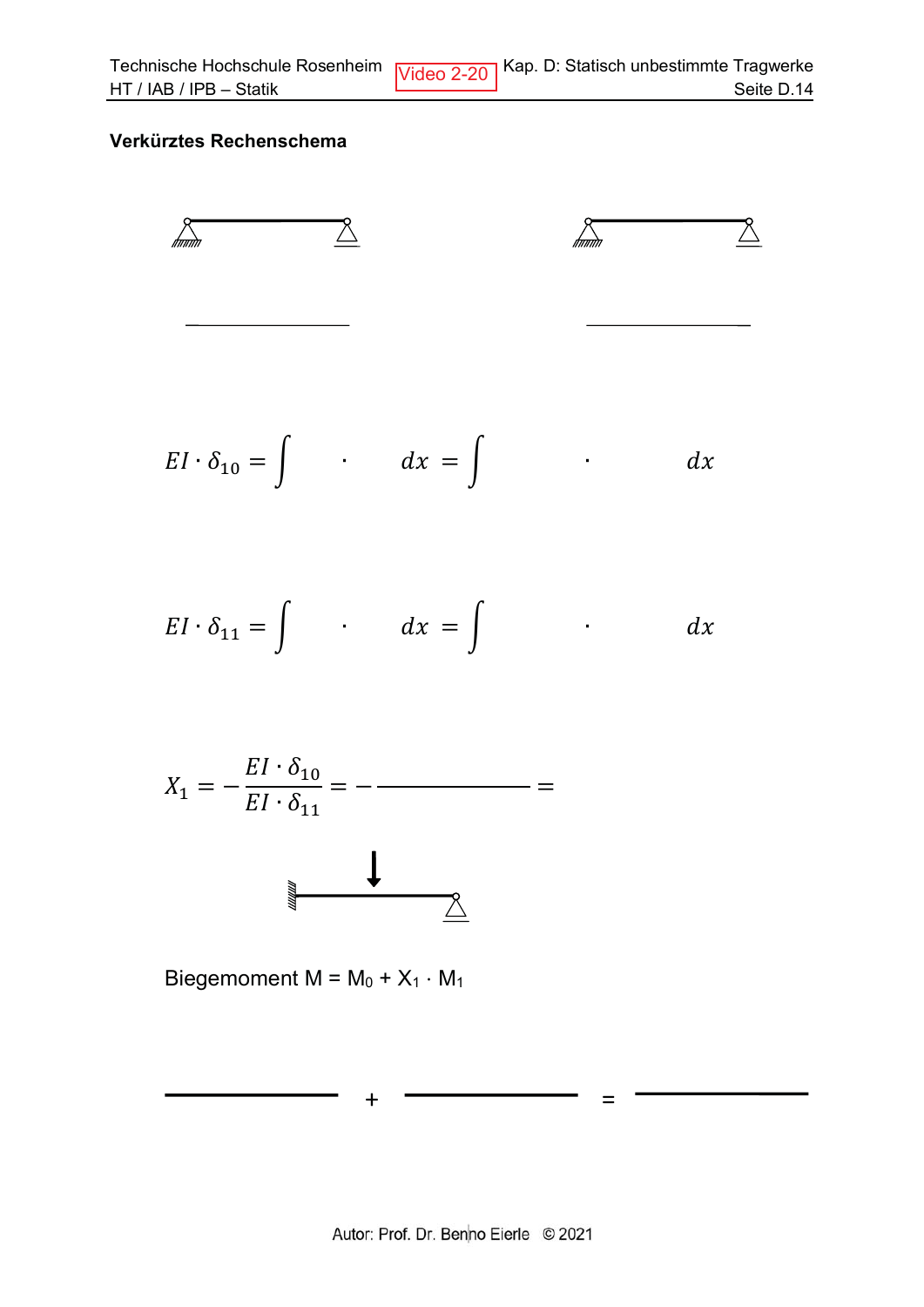Technische Hochschule Rosenheim Video 2-20 | Kap. D: Statisch unbestimmte Tragwerke HT / IAB / IPB - Statik Seite D.15



$$
EI \cdot \delta_{10} = \int \cdot dx = \int \cdot dx
$$

$$
EI \cdot \delta_{11} = \int \cdot dx = \int \cdot dx
$$

$$
X_1 = -\frac{EI \cdot \delta_{10}}{EI \cdot \delta_{11}} = -
$$

Biegemoment  $M = M_0 + X_1 \cdot M_1$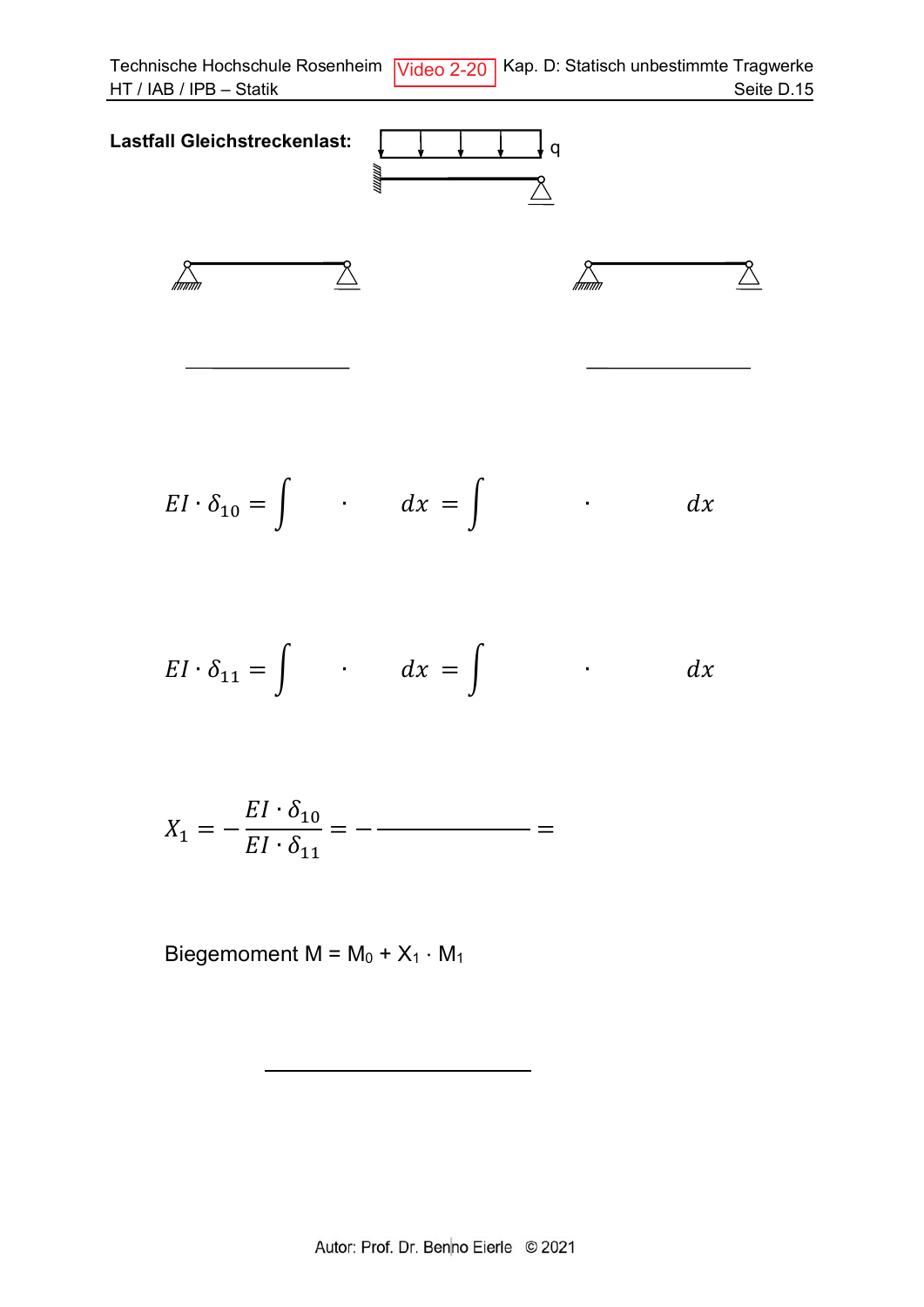## **Beispiel zum KGV**



Rahmen-System 1-fach statisch unbestimmt.

 $EI =$ konst.  $EA \rightarrow \infty$ 

Statisch bestimmtes Hauptsystem wählen:





Lastspannungszustand LSZ:



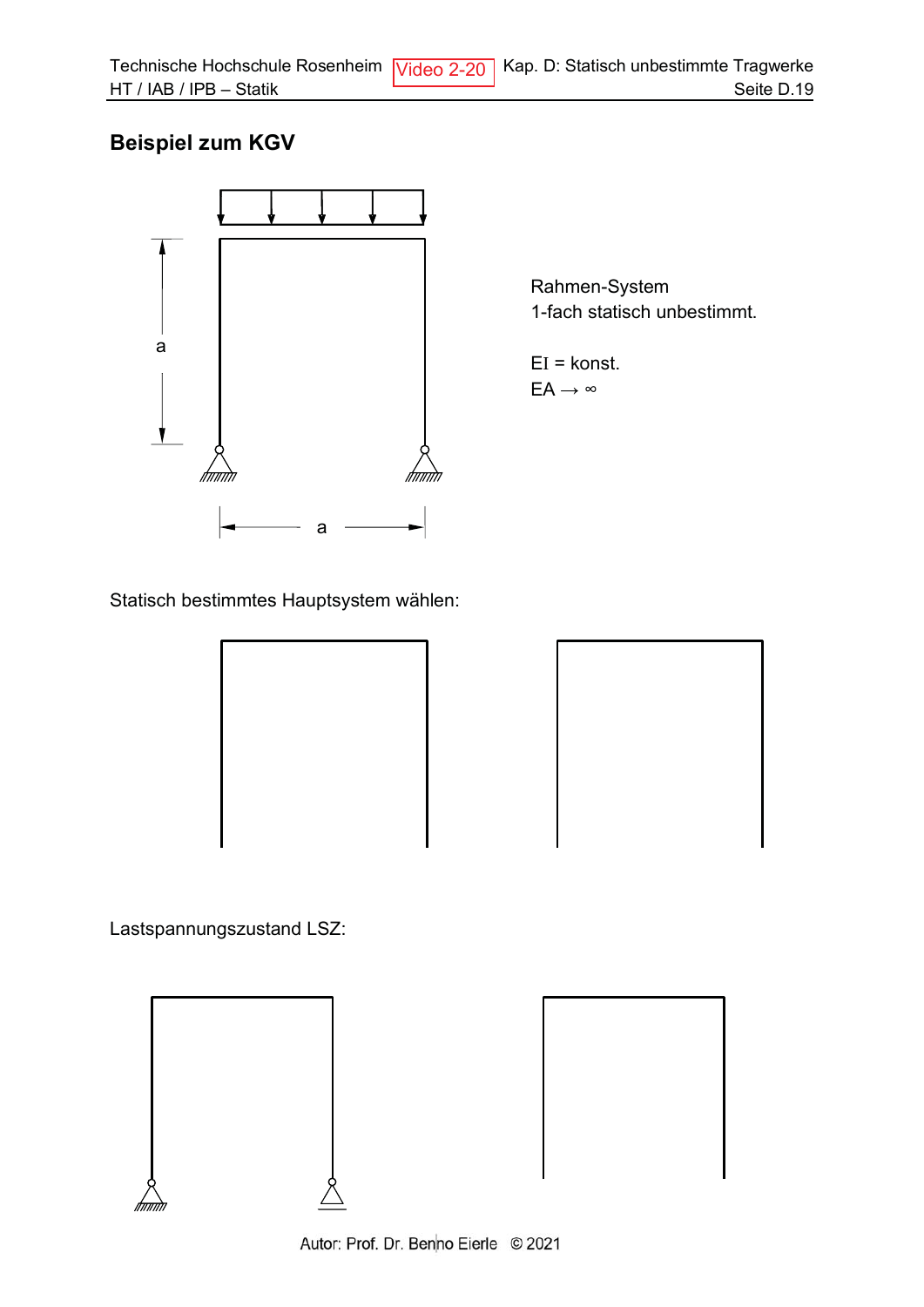Einheitsspannungszustand ESZ:



Verträglichkeitsbedingung

$$
EI \cdot \delta_{10} = \int \qquad dx = \int \qquad dx =
$$

$$
EI \cdot \delta_{11} = \int \qquad dx = \int \qquad dx =
$$

$$
X_1 = -\frac{EI \cdot \delta_{10}}{EI \cdot \delta_{11}} = -\frac{1}{\delta_{11}} = -\frac{1}{\delta_{11}} = -\frac{1}{\delta_{11}} = -\frac{1}{\delta_{11}} = -\frac{1}{\delta_{11}} = -\frac{1}{\delta_{11}} = -\frac{1}{\delta_{11}} = -\frac{1}{\delta_{11}} = -\frac{1}{\delta_{11}} = -\frac{1}{\delta_{11}} = -\frac{1}{\delta_{11}} = -\frac{1}{\delta_{11}} = -\frac{1}{\delta_{11}} = -\frac{1}{\delta_{11}} = -\frac{1}{\delta_{11}} = -\frac{1}{\delta_{11}} = -\frac{1}{\delta_{11}} = -\frac{1}{\delta_{11}} = -\frac{1}{\delta_{11}} = -\frac{1}{\delta_{11}} = -\frac{1}{\delta_{11}} = -\frac{1}{\delta_{11}} = -\frac{1}{\delta_{11}} = -\frac{1}{\delta_{11}} = -\frac{1}{\delta_{11}} = -\frac{1}{\delta_{11}} = -\frac{1}{\delta_{11}} = -\frac{1}{\delta_{11}} = -\frac{1}{\delta_{11}} = -\frac{1}{\delta_{11}} = -\frac{1}{\delta_{11}} = -\frac{1}{\delta_{11}} = -\frac{1}{\delta_{11}} = -\frac{1}{\delta_{11}} = -\frac{1}{\delta_{11}} = -\frac{1}{\delta_{11}} = -\frac{1}{\delta_{11}} = -\frac{1}{\delta_{11}} = -\frac{1}{\delta_{11}} = -\frac{1}{\delta_{11}} = -\frac{1}{\delta_{11}} = -\frac{1}{\delta_{11}} = -\frac{1}{\delta_{11}} = -\frac{1}{\delta_{11}} = -\frac{1}{\delta_{11}} = -\frac{1}{\delta_{11}} = -\frac{1}{\delta_{11}} = -\frac{1}{\delta_{11}} = -\frac{1}{\delta_{11}} = -\frac{1}{\delta_{11}} = -\frac{1}{\delta_{11}} = -\frac{1}{\delta_{11}} = -\frac{1}{\delta_{11}} = -\frac{1}{\delta_{11}} = -\frac{1}{\delta_{11}} = -\frac{1}{\delta_{11}} = -\frac
$$